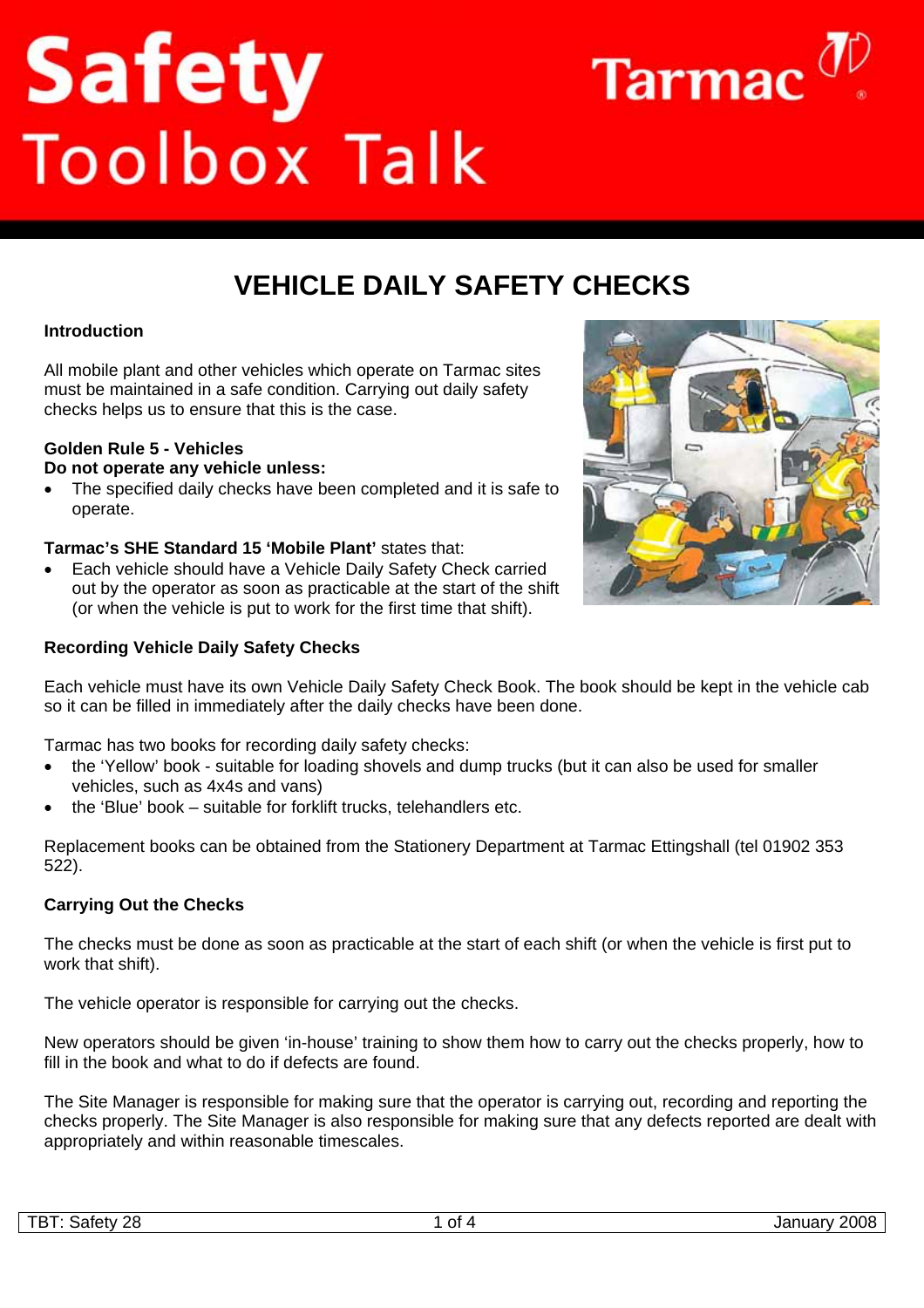Instructions on how to carry out Vehicle Daily Safety Checks and guidance on what to check for is printed inside the 'Yellow' and 'Blue' Vehicle Daily Safety Check Books. Refer to this guidance for details*.*

## **Complacency**

Beware of complacency when carrying out daily checks. Where vehicles are generally in good condition, defects may be less likely and some operators may begin to pay 'lip service' to daily checks. Where this happens, the completion of the Vehicle Daily Safety Check Book becomes a tick-box exercise only. Operators must be conscientious and do the checks properly every single day. Ask yourself the following questions:

- Do I ever tick the box without doing the check?
- Do I conduct a proper brake test, in the brake testing area, every single day?
- When I am sitting in the cab, how can I be sure that all the lights (headlamps, brake lights, reversing lights, etc) are all in working order?
	- You need the help of a colleague to do this check properly.
- Are the mirrors set up to give  $360^\circ$  visibility to enable me to reverse safely? When did you last ask a colleague to help you perform a 360° 'red-stick' test to check the vehicle's allround visibility?

**Managers/Supervisors** – Are you satisfied that Vehicle Daily Safety Checks are being done properly on your site? When did you last audit your system?

### **What To Do When Defects Are Identified**

It is often difficult deciding what to do when defects are identified. Do I park up the vehicle and not use it? Do I carry on using it and get the defect repaired later?

The answer to this question will depend upon the nature of the defect. Below are some examples to help you decide what to do:

Reportable defects, where the vehicle could safely continue to be operated:

- a crack appears across a wing mirror (visibility unaffected)
- a small stone chip appears in the windscreen
- minor damage to a light fitting
- wear or minor damage to tyres.

Reportable defects, where the vehicle **must be parked up** and not used until the defect has been rectified:

- defective seatbelt (Golden Rules require that seatbelts **must** be used by all occupants)
- defective brakes (service or parking)
- defective steering
- no horn
- no audible reverse warning (where fitted)
- no rear view CCTV (where fitted)
- $\bullet$  damage to mirrors which compromises 360 $^{\circ}$  visibility
- significant fuel, oil or fluid leaks.

To prevent vehicles being parked up unnecessarily, sites should keep critical spares available so that defective parts can be replaced immediately. Such items should include a spare seatbelt, spare CCTV camera, spare mirrors, replacement lamps etc.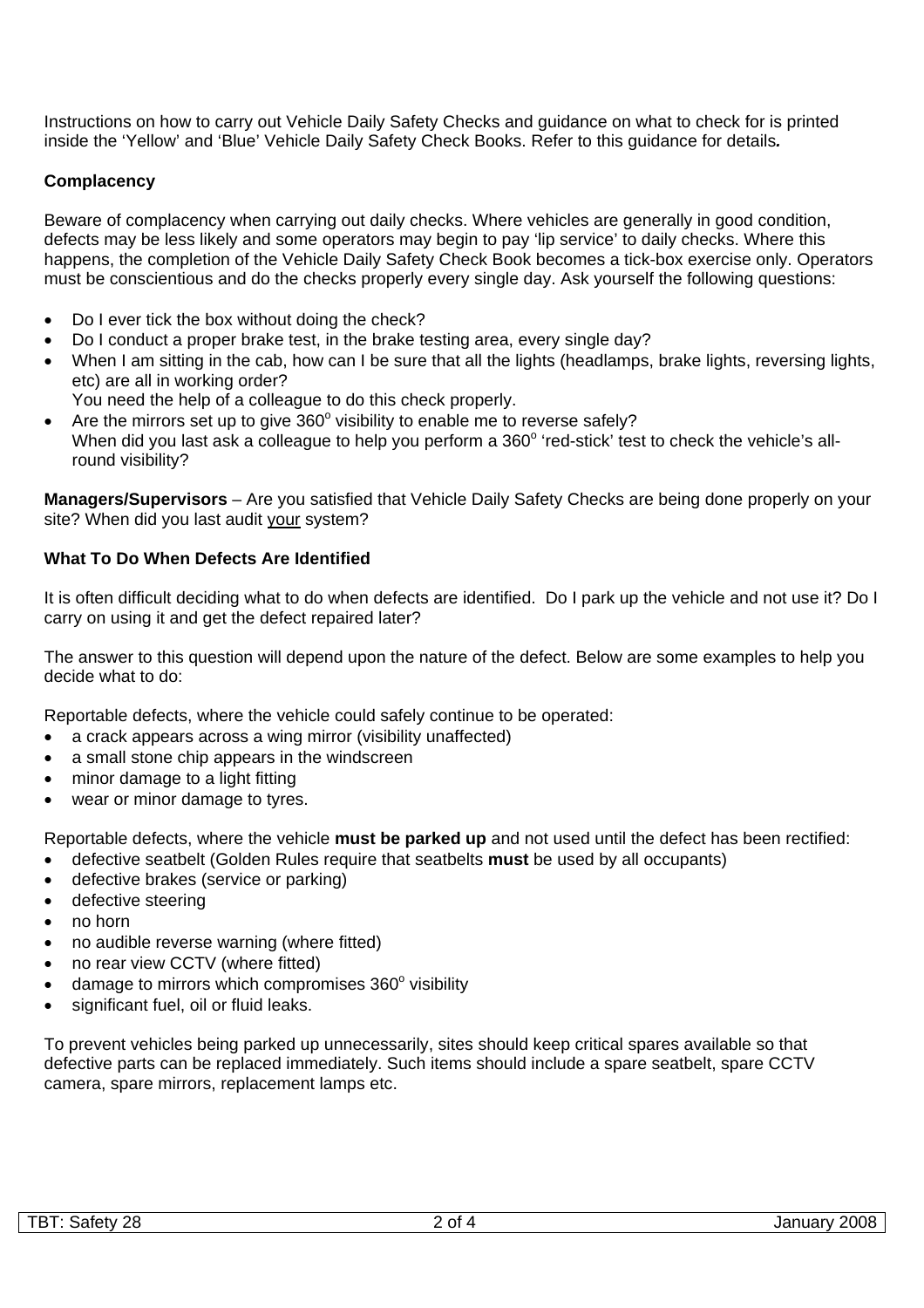Below is a list of defects which do not fit into either of the above categories. Where such defects are found, the operator must consult with his supervisor or Site Manager, and through risk assessment decide whether or not the vehicle can continue to be operated. Such defects could include:

- damage to steps and handrails
- VMS radar not working
- no body-up warning (dump trucks)
- a blown headlamp or similar
- no flashing beacon
- mechanical defects.

**REMEMBER – Maintaining vehicles in a safe working condition is a key part of having a safe site.** 

**ZERO TOLERANCE means not operating a vehicle that is unsafe.**

### **QUESTIONS – (there may be more than one correct answer)**

|              |                                                                             | A                                                 | в                                                     | C                                                              |
|--------------|-----------------------------------------------------------------------------|---------------------------------------------------|-------------------------------------------------------|----------------------------------------------------------------|
|              | When do you need to check your<br>vehicle?                                  | On a weekly basis                                 | I don't - this is a<br>done by qualified<br>engineers | Daily, and before<br>operating it                              |
| $\mathbf{2}$ | <b>Where is the Vehicle Daily Safety</b><br><b>Check Book kept?</b>         | At the site office                                | In your locker                                        | In the vehicle cab                                             |
| 3            | How do you know what to check<br>on your vehicle and how to check<br>it?    | Your mate will show<br>you                        | Full training will be<br>given                        | <b>Follow the Vehicle</b><br>Daily Safety Check<br><b>Book</b> |
| 4            | What test should you carry out to<br>ensure 360° visibility?                | You can check this<br>from the cab by<br>vourself | <b>Red-Stick Test</b>                                 | I don't need to do<br>one - nobody<br>comes into my area       |
| 5            | Can you still continue using your<br>vehicle with the following<br>defects? | Damage to mirrors                                 | Seatbelt defective                                    | No horn                                                        |